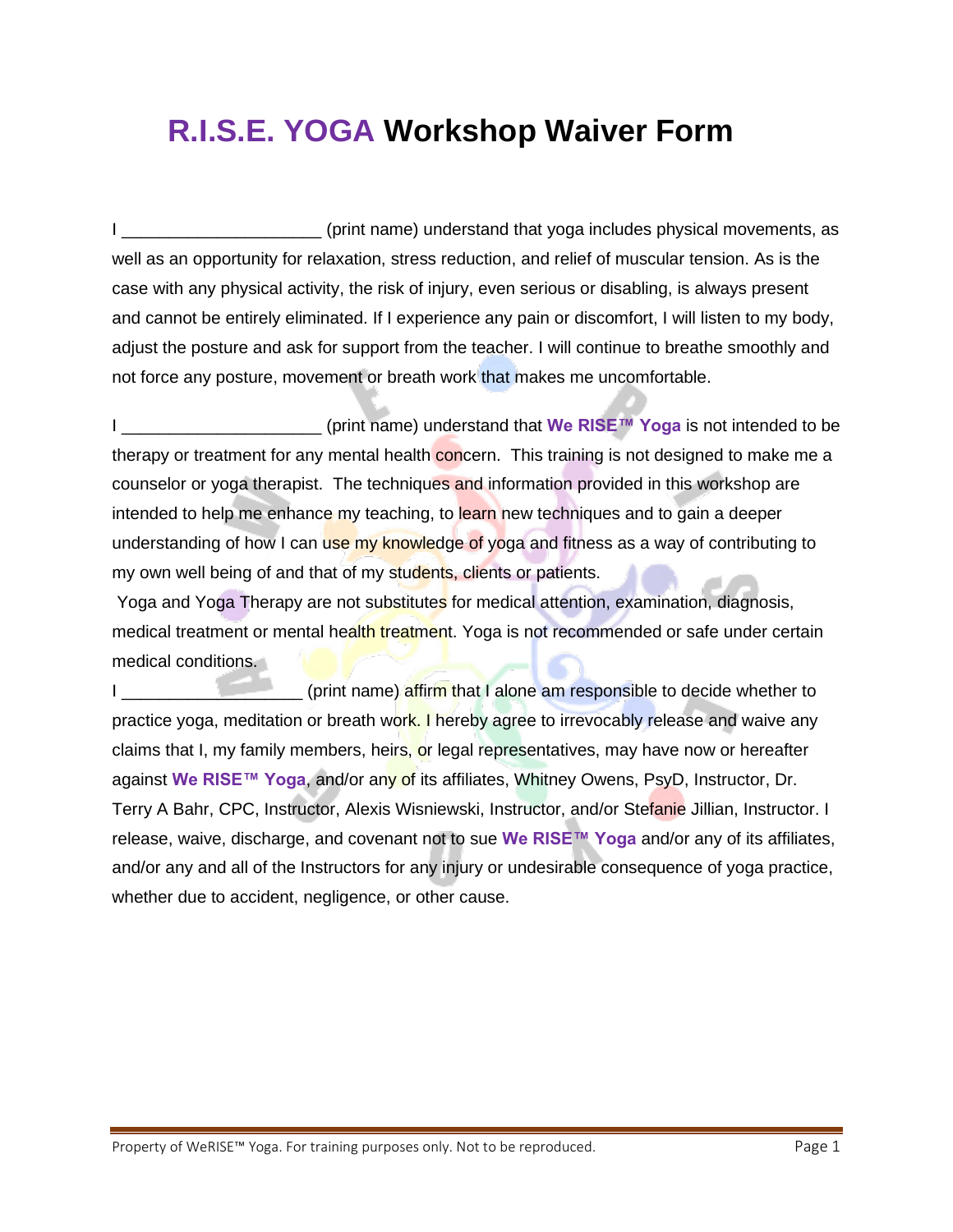I \_\_\_\_\_\_\_\_\_\_\_\_\_\_\_\_\_\_\_ (print name) understand and agree that photographs and/or video may be taken throughout the workshop and that these photographs and/or video may be used for future promotional materials by **We RISE™ Yoga**, and/or any of its affiliates, and/or any of the Instructors, and/or Amber Tsang, Co-Founder, Marketing Director.

I have read the above release & waiver of liability and fully understand its contents. I voluntarily agree to the terms & conditions stated above.

| Date:                                                                                         |
|-----------------------------------------------------------------------------------------------|
| Signature:                                                                                    |
| Address:                                                                                      |
| Preferred Phone:                                                                              |
| Email:                                                                                        |
| Profession/Title:                                                                             |
| (i.e. Nurse, Therapist, CPC, Social Worker, Teacher, etc.)                                    |
| License No.:                                                                                  |
| In case of emergency, please contact (include name, relationship, and phone #):               |
| DO YOU WISH TO WORK AS A We RISE™ Yoga INSTRUCTOR?                                            |
| <b>YES</b><br><b>NO</b>                                                                       |
| DO YOU CURRENTLY HAVE YOGA INSTRUCTOR INSURANCE?                                              |
| <b>NO</b><br><b>YES</b>                                                                       |
| If yes, how much are you covered for in liability? _____________________________              |
| For any additional questions, please go to www.weriseyoga.com or contact Alexis Wisniewski at |
| alexis@weriseyoga.com                                                                         |